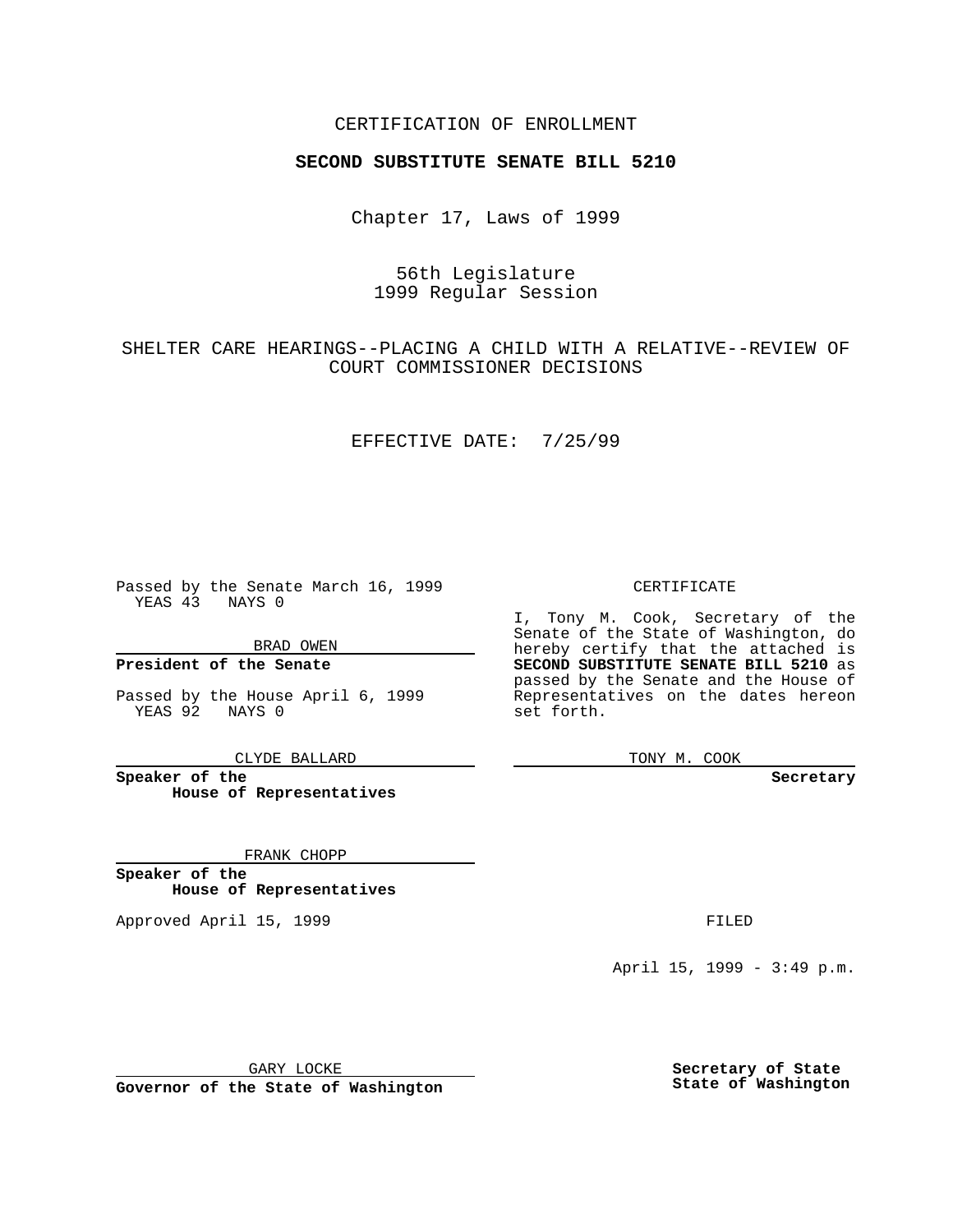## **SECOND SUBSTITUTE SENATE BILL 5210** \_\_\_\_\_\_\_\_\_\_\_\_\_\_\_\_\_\_\_\_\_\_\_\_\_\_\_\_\_\_\_\_\_\_\_\_\_\_\_\_\_\_\_\_\_\_\_

\_\_\_\_\_\_\_\_\_\_\_\_\_\_\_\_\_\_\_\_\_\_\_\_\_\_\_\_\_\_\_\_\_\_\_\_\_\_\_\_\_\_\_\_\_\_\_

Passed Legislature - 1999 Regular Session

#### **State of Washington 56th Legislature 1999 Regular Session**

**By** Senate Committee on Ways & Means (originally sponsored by Senators Stevens, Hargrove, Long, Zarelli, Patterson and Franklin)

Read first time 03/08/1999.

 AN ACT Relating to placement of children with a relative prior to and at a shelter care hearing; amending RCW 13.34.060; and adding a new section to chapter 13.34 RCW.

BE IT ENACTED BY THE LEGISLATURE OF THE STATE OF WASHINGTON:

 NEW SECTION. **Sec. 1.** A new section is added to chapter 13.34 RCW to read as follows:

 The legislature has found that any intervention into the life of a child is also an intervention in the life of the parent, guardian, or legal custodian, and that the bond between child and parent is a critical element of child development. The legislature now also finds that children who cannot be with their parents, guardians, or legal custodians are best cared for, whenever possible and appropriate by family members with whom they have a relationship. This is particularly important when a child cannot be in the care of a parent, guardian, or legal custodian as a result of a court intervention.

 **Sec. 2.** RCW 13.34.060 and 1998 c 328 s 2 are each amended to read as follows: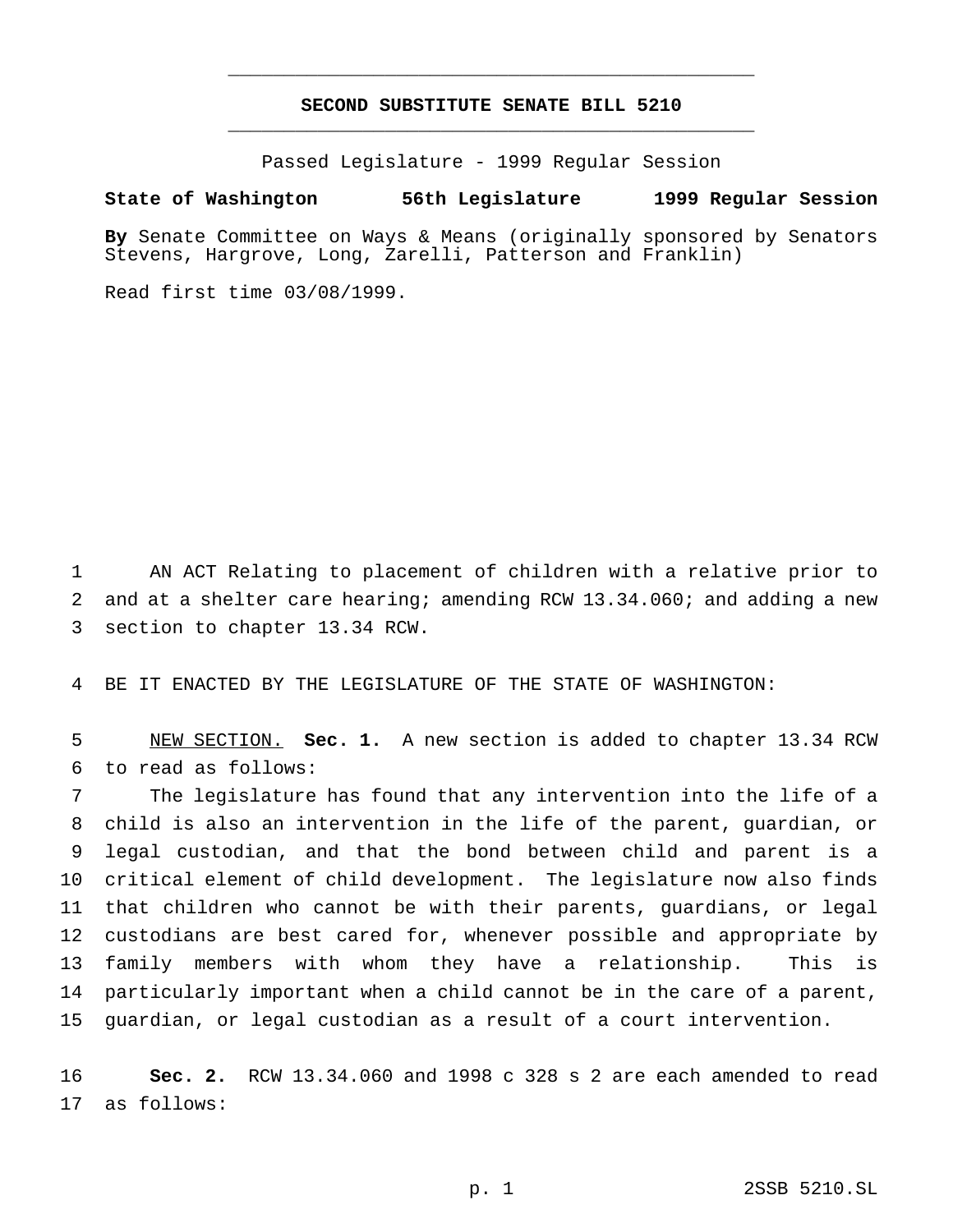(1) A child taken into custody pursuant to RCW 13.34.050 or 26.44.050 shall be immediately placed in shelter care. A child taken by a relative of the child in violation of RCW 9A.40.060 or 9A.40.070 shall be placed in shelter care only when permitted under RCW 13.34.055. "Shelter care" means temporary physical care in a facility licensed pursuant to RCW 74.15.030 or in a home not required to be licensed pursuant to that section.

 (a) Unless there is reasonable cause to believe that the safety or 9 welfare of the child would be jeopardized or that the efforts to 10 reunite the parent and child will be hindered, priority placement for 11 a child in shelter care shall be with any person described in RCW 12 74.15.020(2)(a). The person must be willing and available to care for 13 the child and be able to meet any special needs of the child. If a 14 child is not initially placed with a relative pursuant to this section, 15 the supervising agency shall make an effort within available resources to place the child with a relative on the next business day. The 17 supervising agency shall document its effort to place the child with a 18 relative pursuant to this section. Nothing within this subsection (1)(a) establishes an entitlement to services or a right to a particular placement.

21 (b) Whenever a child is taken into such custody pursuant to this section, the supervising agency may authorize evaluations of the child's physical or emotional condition, routine medical and dental examination and care, and all necessary emergency care. In no case may a child who is taken into custody pursuant to RCW 13.34.055, 13.34.050, or 26.44.050 be detained in a secure detention facility. No child may be held longer than seventy-two hours, excluding Saturdays, Sundays and holidays, after such child is taken into custody unless a court order has been entered for continued shelter care. The child and his or her parent, guardian, or custodian shall be informed that they have a right to a shelter care hearing. The court shall hold a shelter care hearing within seventy-two hours after the child is taken into custody, excluding Saturdays, Sundays, and holidays. If a parent, guardian, or legal custodian desires to waive the shelter care hearing, the court shall determine, on the record and with the parties present, that such waiver is knowing and voluntary.

 (2) Whenever a child is taken into custody by child protective services pursuant to a court order issued under RCW 13.34.050 or when child protective services is notified that a child has been taken into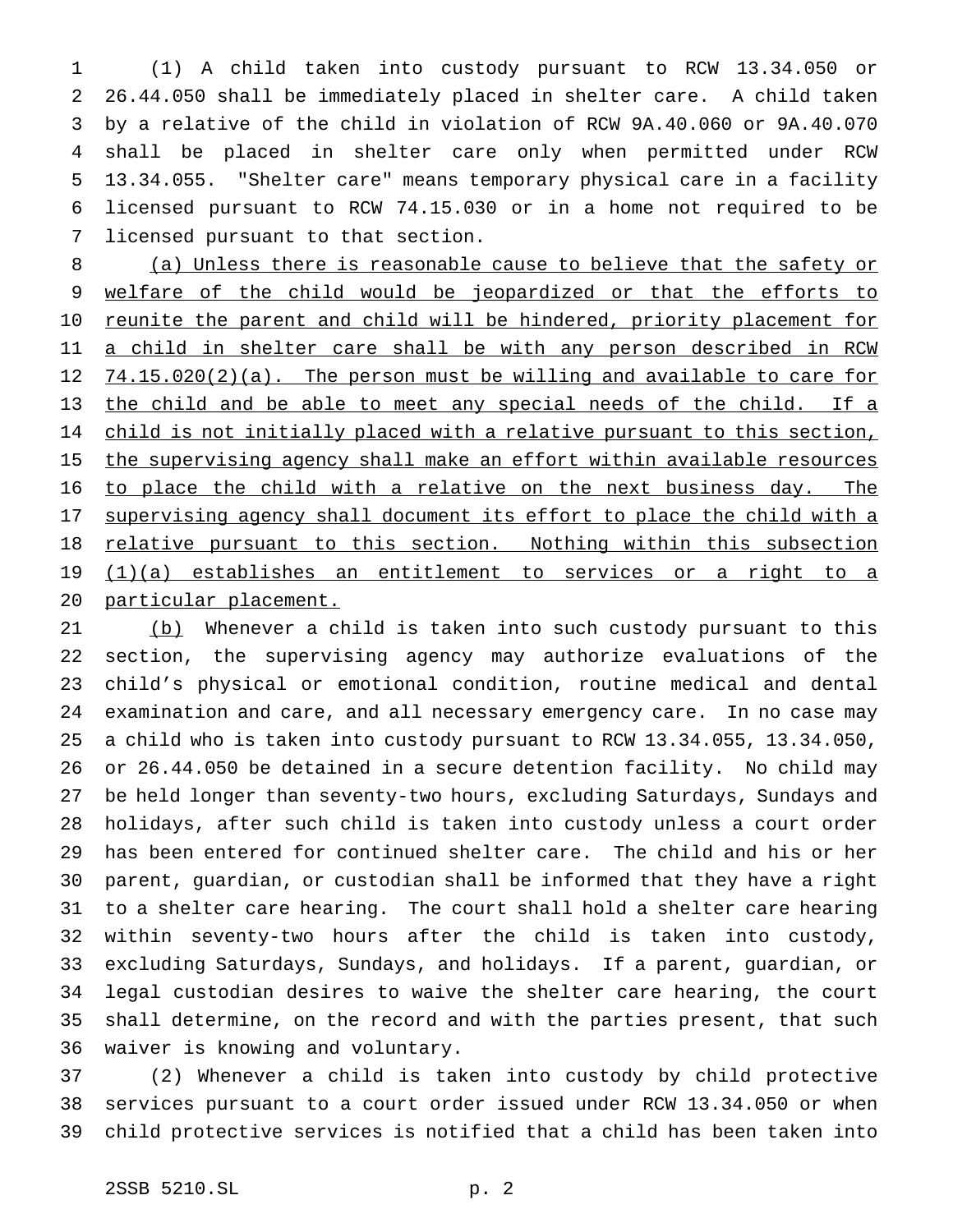custody pursuant to RCW 26.44.050 or 26.44.056, child protective services shall make reasonable efforts to inform the parents, guardian, or legal custodian of the fact that the child has been taken into custody, the reasons why the child was taken into custody, and their legal rights under this title as soon as possible and in no event longer than twenty-four hours after the child has been taken into custody or twenty-four hours after child protective services has been notified that the child has been taken into custody. The notice of custody and rights may be given by any means reasonably certain of notifying the parents including, but not limited to, written, telephone, or in person oral notification. If the initial notification is provided by a means other than writing, child protective services shall make reasonable efforts to also provide written notification.

 The written notice of custody and rights shall be in substantially the following form:

"NOTICE

 Your child has been placed in temporary custody under the supervision of Child Protective Services (or other person or agency). You have important legal rights and you must take steps to protect your interests.

21 1. A court hearing will be held before a judge within 72 hours of the time your child is taken into custody. You should call the court 23 at \_\_(insert appropriate phone number here) \_\_ for specific information about the date, time, and location of the court hearing. 2. You have the right to have a lawyer represent you at the hearing. You have the right to records the department intends to rely upon. A lawyer can look at the files in your case, talk to child protective services and other agencies, tell you about the law, help you understand your rights, and help you at hearings. If you cannot afford a lawyer, the court will appoint one to represent you. To get 31 a court-appointed lawyer you must contact: \_\_\_(explain local procedure) .

 3. At the hearing, you have the right to speak on your own behalf, to introduce evidence, to examine witnesses, and to receive a decision based solely on the evidence presented to the judge.

 4. If your hearing occurs before a court commissioner, you have the right to have the decision of the court commissioner reviewed by a 38 superior court judge. To obtain that review, you must, within ten days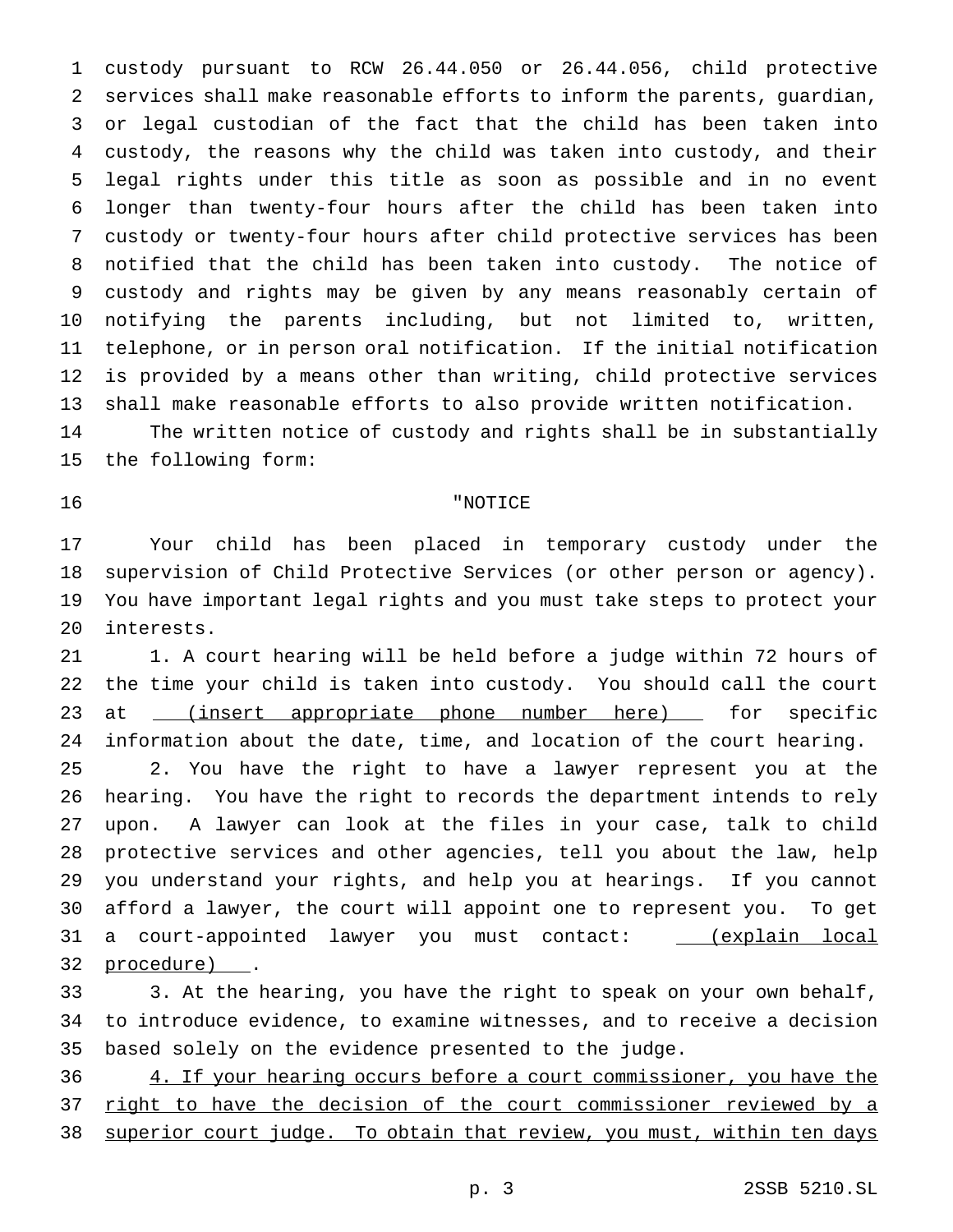1 after the entry of the decision of the court commissioner, file with the court a motion for revision of the decision, as provided in RCW 2.24.050.

 You should be present at this hearing. If you do not come, the judge will not hear what you have to say.

 You may call the Child Protective Services' caseworker for more information about your child. The caseworker's name and telephone 8 number are: \_\_\_ (insert name and telephone number) \_\_\_. "

 Upon receipt of the written notice, the parent, guardian, or legal custodian shall acknowledge such notice by signing a receipt prepared by child protective services. If the parent, guardian, or legal custodian does not sign the receipt, the reason for lack of a signature shall be written on the receipt. The receipt shall be made a part of the court's file in the dependency action.

 If after making reasonable efforts to provide notification, child protective services is unable to determine the whereabouts of the parents, guardian, or legal custodian, the notice shall be delivered or sent to the last known address of the parent, guardian, or legal custodian.

 (3) If child protective services is not required to give notice under subsection (2) of this section, the juvenile court counselor assigned to the matter shall make all reasonable efforts to advise the parents, guardian, or legal custodian of the time and place of any shelter care hearing, request that they be present, and inform them of their basic rights as provided in RCW 13.34.090.

 (4) Reasonable efforts to advise and to give notice, as required in subsections (2) and (3) of this section, shall include, at a minimum, investigation of the whereabouts of the parent, guardian, or legal custodian. If such reasonable efforts are not successful, or the parent, guardian, or legal custodian does not appear at the shelter care hearing, the juvenile court counselor or caseworker shall testify at the hearing or state in a declaration:

 (a) The efforts made to investigate the whereabouts of, and to advise, the parent, guardian, or legal custodian; and

 (b) Whether actual advice of rights was made, to whom it was made, and how it was made, including the substance of any oral communication or copies of written materials used.

 (5) At the commencement of the shelter care hearing the court shall advise the parties of their basic rights as provided in RCW 13.34.090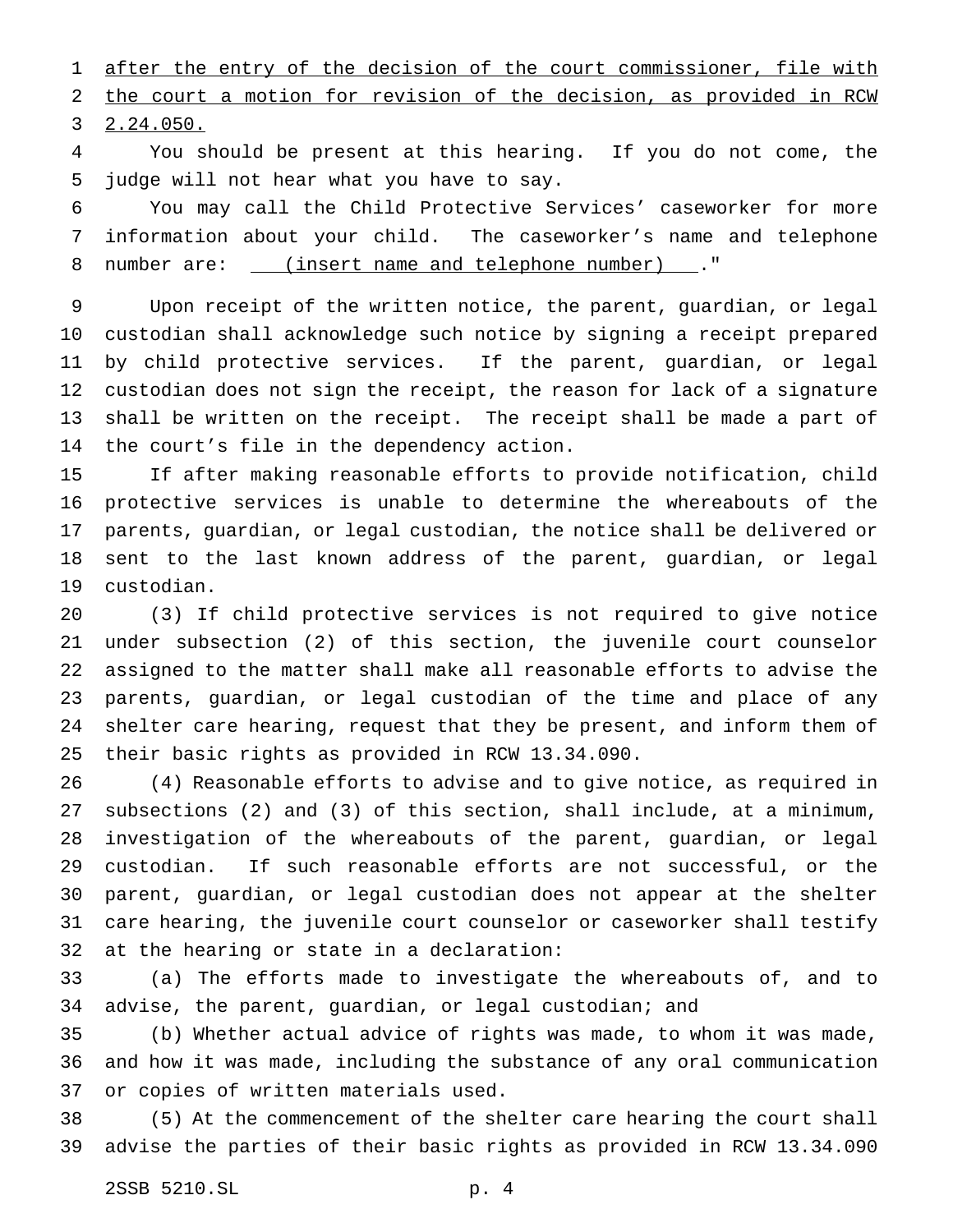and shall appoint counsel pursuant to RCW 13.34.090 if counsel has not been retained by the parent or guardian and if the parent or guardian is indigent, unless the court finds that the right to counsel has been expressly and voluntarily waived in court.

 (6) The court shall hear evidence regarding notice given to, and efforts to notify, the parent, guardian, or legal custodian and shall 7 examine the need for shelter care. The court shall hear evidence 8 regarding the efforts made to place the child with a relative. The court shall make an express finding as to whether the notice required under subsections (2) and (3) of this section was given to the parent, guardian, or legal custodian. All parties have the right to present testimony to the court regarding the need or lack of need for shelter care. Hearsay evidence before the court regarding the need or lack of need for shelter care must be supported by sworn testimony, affidavit, or declaration of the person offering such evidence.

 (7) The juvenile court probation counselor shall submit a recommendation to the court as to the further need for shelter care, except that such recommendation shall be submitted by the department of social and health services in cases where the petition alleging dependency has been filed by the department of social and health services, unless otherwise ordered by the court.

 (8) The court shall release a child alleged to be dependent to the care, custody, and control of the child's parent, guardian, or legal custodian unless the court finds there is reasonable cause to believe that:

 (a) After consideration of the specific services that have been provided, reasonable efforts have been made to prevent or eliminate the need for removal of the child from the child's home and to make it possible for the child to return home; and

 (b)(i) The child has no parent, guardian, or legal custodian to provide supervision and care for such child; or

 (ii) The release of such child would present a serious threat of substantial harm to such child; or

 (iii) The parent, guardian, or custodian to whom the child could be released is alleged to have violated RCW 9A.40.060 or 9A.40.070.

 If the court does not release the child to his or her parent, 37 guardian, or legal custodian, and the child was initially placed with a relative pursuant to subsection (1) of this section, the court shall 39 order continued placement with a relative, unless there is reasonable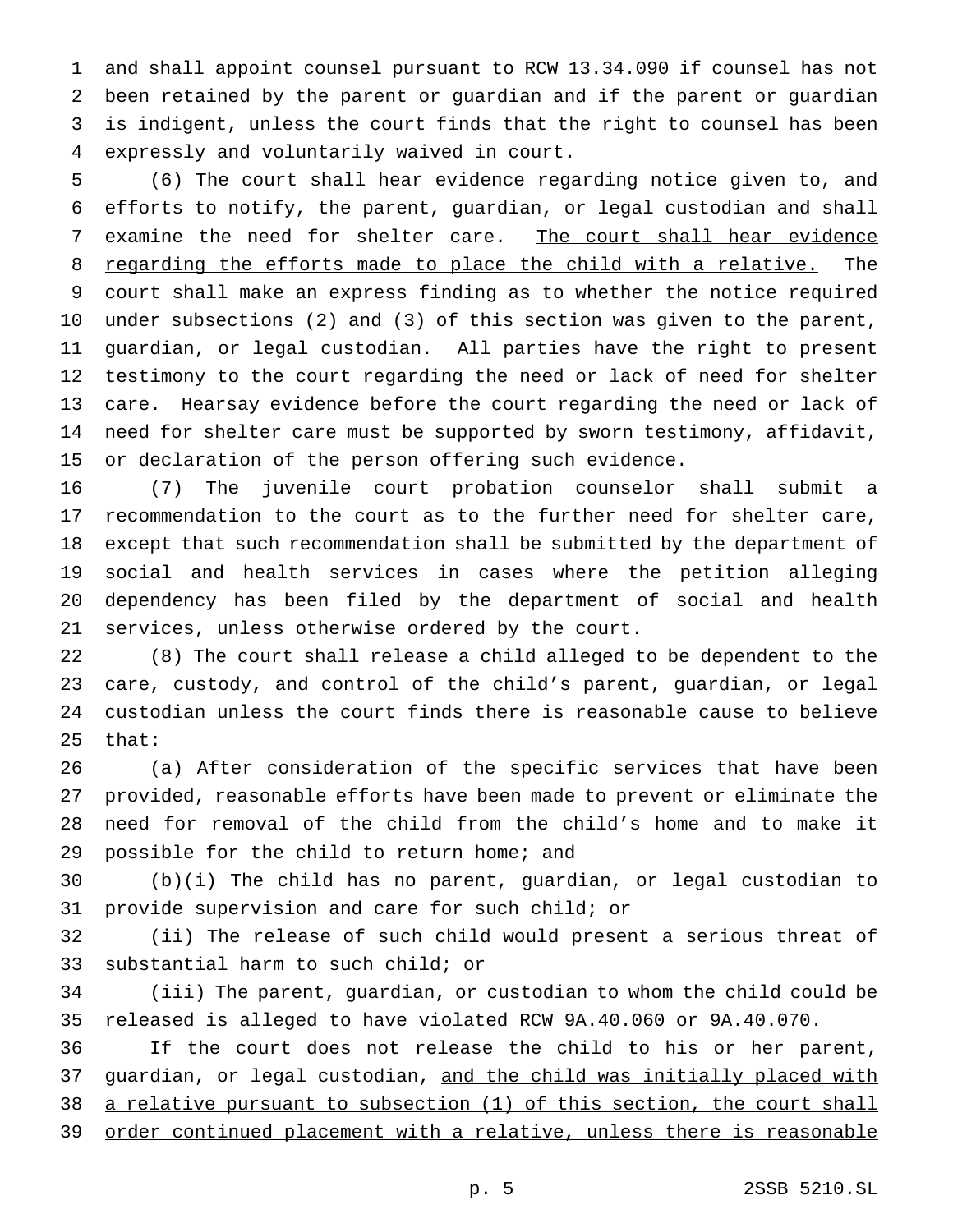1 cause to believe the safety or welfare of the child would be jeopardized. If the child was not initially placed with a relative, 3 and the court does not release the child to his or her parent, 4 guardian, or legal custodian, the supervising agency shall make reasonable efforts to locate a relative pursuant to subsection (1) of this section. If a relative is not available, the court shall order continued shelter care or order placement with another suitable person, and the court shall set forth its reasons for the order. The court shall enter a finding as to whether subsections (2) and (3) of this section have been complied with. If actual notice was not given to the parent, guardian, or legal custodian and the whereabouts of such person is known or can be ascertained, the court shall order the supervising agency or the department of social and health services to make reasonable efforts to advise the parent, guardian, or legal custodian of the status of the case, including the date and time of any subsequent hearings, and their rights under RCW 13.34.090.

 (9) An order releasing the child on any conditions specified in this section may at any time be amended, with notice and hearing thereon, so as to return the child to shelter care for failure of the parties to conform to the conditions originally imposed.

 The court shall consider whether nonconformance with any conditions resulted from circumstances beyond the control of the parent and give weight to that fact before ordering return of the child to shelter care.

 (10) A shelter care order issued pursuant to this section may be amended at any time with notice and hearing thereon. The shelter care decision of placement shall be modified only upon a showing of change in circumstances. No child may be detained for longer than thirty days without an order, signed by the judge, authorizing continued shelter care.

 (11) Any parent, guardian, or legal custodian who for good cause is unable to attend the initial shelter care hearing may request that a subsequent shelter care hearing be scheduled. The request shall be made to the clerk of the court where the petition is filed prior to the initial shelter care hearing. The hearing shall be held within seventy-two hours of the request, excluding Saturdays, Sundays, and holidays. The clerk shall notify all other parties of the hearing by any reasonable means.